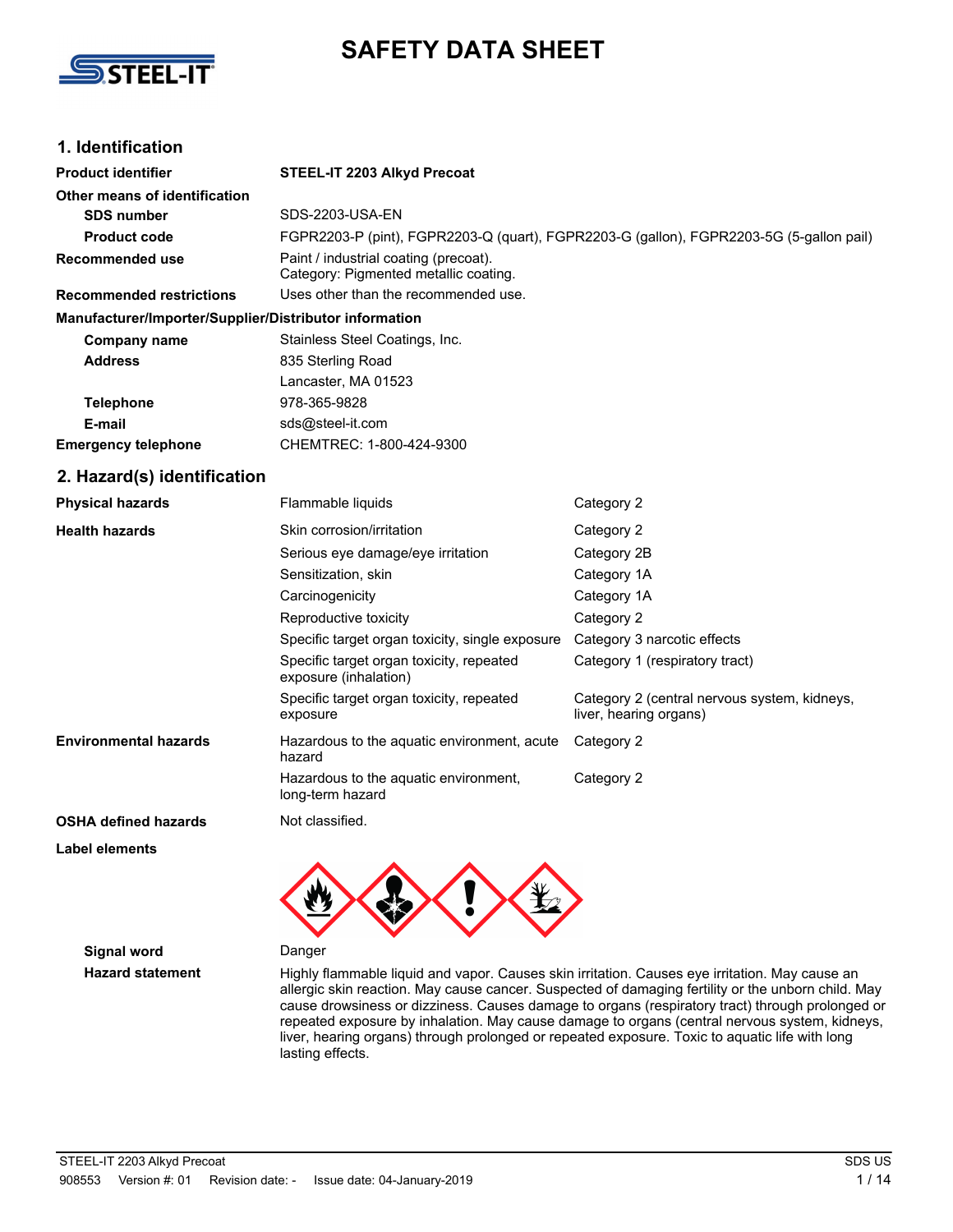| <b>Precautionary statement</b>               |                                                                                                                                                                                                                                                                                                                                                                                                                                                                                                                                                                                                                                                                                                                                                                                                      |
|----------------------------------------------|------------------------------------------------------------------------------------------------------------------------------------------------------------------------------------------------------------------------------------------------------------------------------------------------------------------------------------------------------------------------------------------------------------------------------------------------------------------------------------------------------------------------------------------------------------------------------------------------------------------------------------------------------------------------------------------------------------------------------------------------------------------------------------------------------|
| <b>Prevention</b>                            | Obtain special instructions before use. Do not handle until all safety precautions have been read<br>and understood. Keep away from heat/sparks/open flames/hot surfaces. - No smoking. Keep<br>container tightly closed. Ground/bond container and receiving equipment. Use explosion-proof<br>electrical/ventilating/lighting equipment. Use only non-sparking tools. Take precautionary<br>measures against static discharge. Do not breathe mist/vapors/spray. Wash thoroughly after<br>handling. Do not eat, drink or smoke when using this product. Use only outdoors or in a<br>well-ventilated area. Contaminated work clothing must not be allowed out of the workplace. Avoid<br>release to the environment. Wear protective gloves/protective clothing/eye protection/face<br>protection. |
| <b>Response</b>                              | If on skin (or hair): Take off immediately all contaminated clothing. Rinse skin with water/shower.<br>If skin irritation or rash occurs: Get medical advice/attention. Wash contaminated clothing before<br>reuse. If inhaled: Remove person to fresh air and keep comfortable for breathing. Call a poison<br>center/doctor if you feel unwell. If in eyes: Rinse cautiously with water for several minutes.<br>Remove contact lenses, if present and easy to do. Continue rinsing. If eye irritation persists: Get<br>medical advice/attention. If exposed or concerned: Get medical advice/attention. In case of fire:<br>Use water fog, foam, dry chemical powder, carbon dioxide to extinguish. Collect spillage.                                                                              |
| <b>Storage</b>                               | Keep cool. Store in a well-ventilated place. Keep container tightly closed. Store locked up.                                                                                                                                                                                                                                                                                                                                                                                                                                                                                                                                                                                                                                                                                                         |
| <b>Disposal</b>                              | Dispose of contents/container in accordance with local/regional/national/international regulations.                                                                                                                                                                                                                                                                                                                                                                                                                                                                                                                                                                                                                                                                                                  |
| Hazard(s) not otherwise<br>classified (HNOC) | None known.                                                                                                                                                                                                                                                                                                                                                                                                                                                                                                                                                                                                                                                                                                                                                                                          |
| Supplemental information                     | None.                                                                                                                                                                                                                                                                                                                                                                                                                                                                                                                                                                                                                                                                                                                                                                                                |
|                                              |                                                                                                                                                                                                                                                                                                                                                                                                                                                                                                                                                                                                                                                                                                                                                                                                      |

# **3. Composition/information on ingredients**

#### **Mixtures**

| <b>Chemical name</b>                                  | <b>CAS number</b> | %         |
|-------------------------------------------------------|-------------------|-----------|
| Iron oxide                                            | 1309-37-1         | $10 - 20$ |
| Naphtha (petroleum),<br>hydrotreated light            | 64742-49-0        | $10 - 15$ |
| Talc                                                  | 14807-96-6        | $10 - 15$ |
| Zinc oxide                                            | 1314-13-2         | $5 - 10$  |
| m-Xylene                                              | 108-38-3          | $5 - 10$  |
| Chromium                                              | 7440-47-3         | $2 - 5$   |
| Ethylbenzene                                          | $100 - 41 - 4$    | $2 - 5$   |
| p-Xylene                                              | 106-42-3          | $2 - 5$   |
| Distillates (petroleum),<br>hydrotreated light        | 64742-47-8        | $1 - 3$   |
| Nickel                                                | 7440-02-0         | $1 - 3$   |
| Quartz                                                | 14808-60-7        | $1 - 3$   |
| 4-Chloro-.alpha.,.alpha.,.alpha.<br>-trifluorotoluene | 98-56-6           | $1 - 2$   |
| Xylene                                                | 1330-20-7         | $1 - 2$   |
| o-Xylene                                              | $95 - 47 - 6$     | $1 - 2$   |
| 2-Butanone oxime                                      | 96-29-7           | <1        |
| Octanoic acid, cobalt salt                            | 6700-85-2         | $<$ 1     |

# **4. First-aid measures**

# **Inhalation**

Remove victim to fresh air and keep at rest in a position comfortable for breathing. Call a POISON CENTER or doctor/physician if you feel unwell.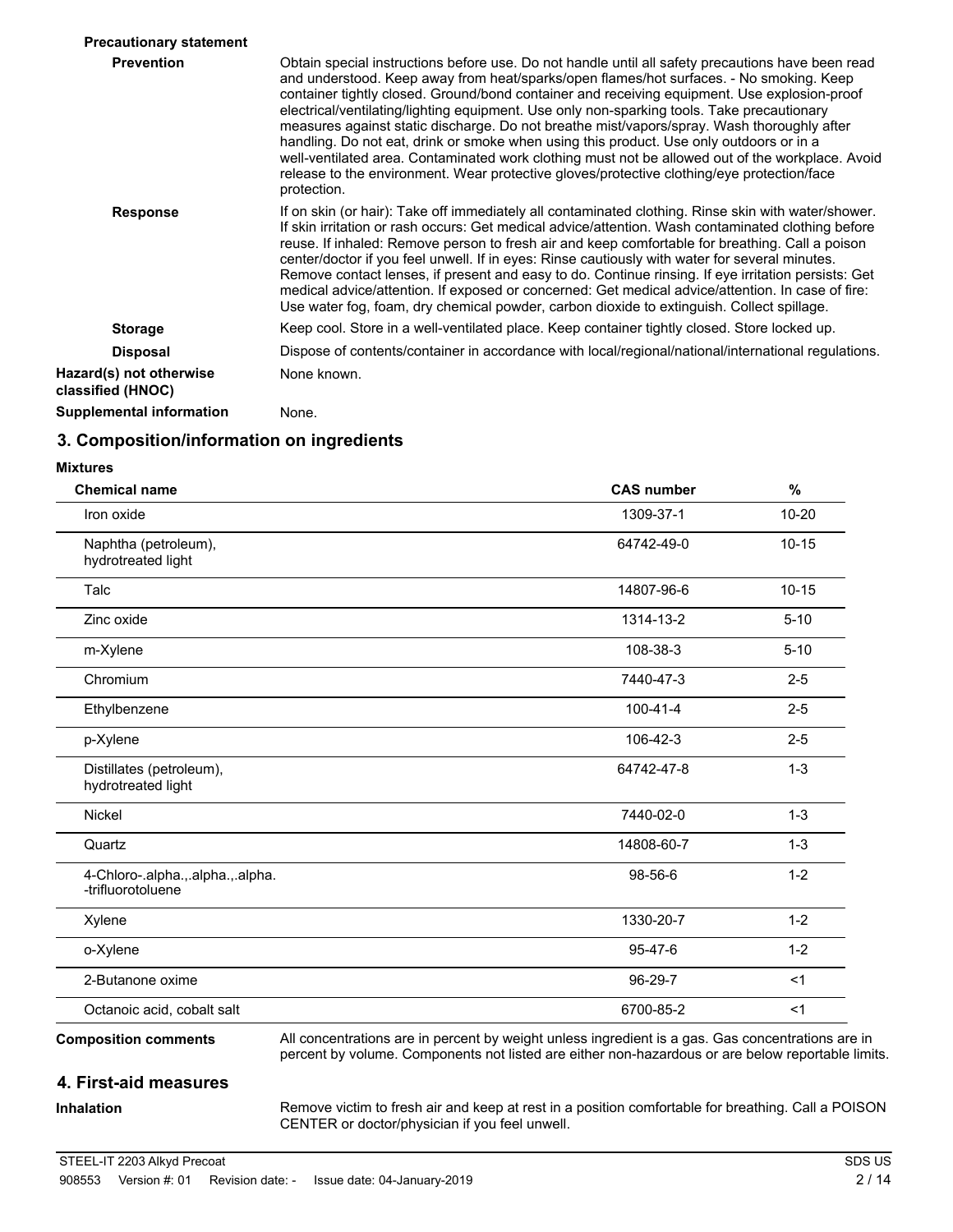| <b>Skin contact</b>                                                          | Remove contaminated clothing immediately and wash skin with soap and water. In case of<br>eczema or other skin disorders: Seek medical attention and take along these instructions. Wash<br>contaminated clothing before reuse.                                                                                                                                                                                |
|------------------------------------------------------------------------------|----------------------------------------------------------------------------------------------------------------------------------------------------------------------------------------------------------------------------------------------------------------------------------------------------------------------------------------------------------------------------------------------------------------|
| Eye contact                                                                  | Immediately flush eyes with plenty of water for at least 15 minutes. Remove contact lenses, if<br>present and easy to do. Continue rinsing. Get medical attention if irritation develops and persists.                                                                                                                                                                                                         |
| Ingestion                                                                    | Rinse mouth. If ingestion of a large amount does occur, call a poison control center immediately.<br>Get medical attention if symptoms occur.                                                                                                                                                                                                                                                                  |
| <b>Most important</b><br>symptoms/effects, acute and<br>delayed              | May cause drowsiness and dizziness. Narcosis. Headache. Nausea, vomiting. Behavioral<br>changes. Decrease in motor functions. Irritation of eyes. Exposed individuals may experience eye<br>tearing, redness, and discomfort. Skin irritation. May cause redness and pain. May cause an<br>allergic skin reaction. Dermatitis. Rash. Jaundice. Prolonged exposure may cause chronic effects.                   |
| Indication of immediate<br>medical attention and special<br>treatment needed | Provide general supportive measures and treat symptomatically. Keep victim under observation.<br>Symptoms may be delayed.                                                                                                                                                                                                                                                                                      |
| <b>General information</b>                                                   | Take off all contaminated clothing immediately. If exposed or concerned: get medical<br>attention/advice. If you feel unwell, seek medical advice (show the label where possible). Ensure<br>that medical personnel are aware of the material(s) involved, and take precautions to protect<br>themselves. Show this safety data sheet to the doctor in attendance. Wash contaminated clothing<br>before reuse. |
| 5. Fire-fighting measures                                                    |                                                                                                                                                                                                                                                                                                                                                                                                                |
| Suitable extinguishing media                                                 | Water fog. Foam. Dry chemical powder. Carbon dioxide (CO2).                                                                                                                                                                                                                                                                                                                                                    |
| Unsuitable extinguishing<br>media                                            | Do not use water jet as an extinguisher, as this will spread the fire.                                                                                                                                                                                                                                                                                                                                         |
| Specific hazards arising from<br>the chemical                                | Vapors may form explosive mixtures with air. Vapors may travel considerable distance to a source<br>of ignition and flash back. During fire, gases hazardous to health may be formed.                                                                                                                                                                                                                          |

**Special protective equipment** Self-contained breathing apparatus and full protective clothing must be worn in case of fire.

**Specific methods** Use standard firefighting procedures and consider the hazards of other involved materials.

cannot be contained. For personal protection, see section 8 of the SDS.

waste. Clean up in accordance with all applicable regulations.

disposal. Following product recovery, flush area with water.

hazardous waste. For waste disposal, see section 13 of the SDS.

remove residual contamination.

drains, water courses or onto the ground.

In case of fire and/or explosion do not breathe fumes. Move containers from fire area if you can do so without risk. Cool containers exposed to flames with water until well after the fire is out.

Keep unnecessary personnel away. Keep people away from and upwind of spill/leak. Eliminate all ignition sources (no smoking, flares, sparks, or flames in immediate area). Wear appropriate protective equipment and clothing during clean-up. Do not breathe mist/vapors/spray. Do not touch damaged containers or spilled material unless wearing appropriate protective clothing. Ventilate closed spaces before entering them. Local authorities should be advised if significant spillages

Eliminate all ignition sources (no smoking, flares, sparks, or flames in immediate area). Keep combustibles (wood, paper, oil, etc.) away from spilled material. Take precautionary measures against static discharge. Use only non-sparking tools. Ventilate the contaminated area. Put material in suitable, covered, labeled containers. Collect runoff for disposal as potential hazardous

Large Spills: Stop the flow of material, if this is without risk. Dike the spilled material, where this is possible. A vapor-suppressing foam may be used to reduce vapors. Use a non-combustible material like vermiculite, sand or earth to soak up the product and place into a container for later

Small Spills: Absorb with earth, sand or other non-combustible material and transfer to containers for later disposal. Wipe up with absorbent material (e.g. cloth, fleece). Clean surface thoroughly to

Avoid release to the environment. Inform appropriate managerial or supervisory personnel of all environmental releases. Prevent further leakage or spillage if safe to do so. Avoid discharge into

Never return spills to original containers for re-use. This material must be disposed of as

**General fire hazards** Highly flammable liquid and vapor.

**and precautions for firefighters**

**6. Accidental release measures**

**equipment/instructions**

**Personal precautions, protective equipment and emergency procedures**

**Methods and materials for containment and cleaning up**

**Environmental precautions**

**Fire fighting**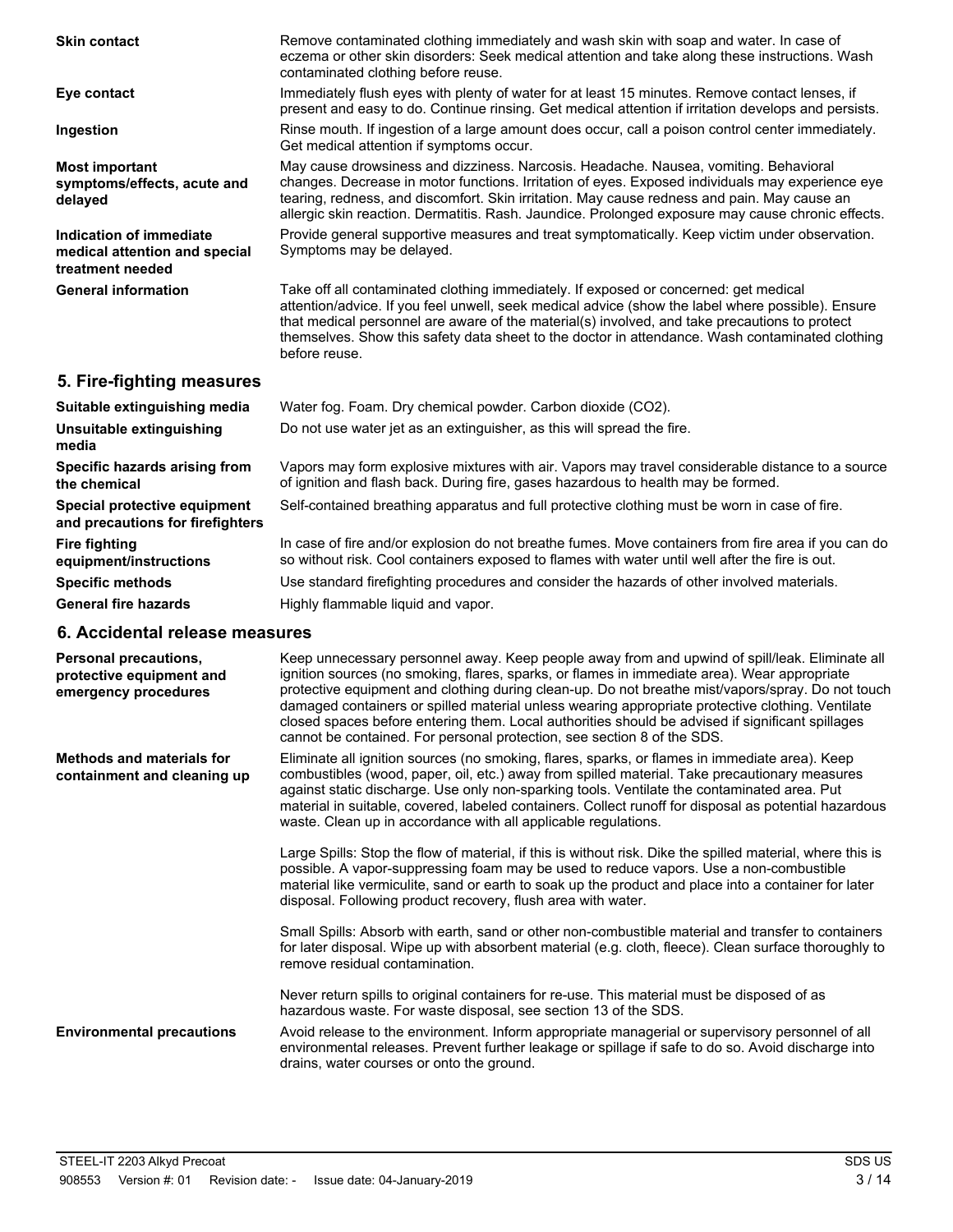# **7. Handling and storage**

| <b>Precautions for safe handling</b>                            | Obtain special instructions before use. Do not handle until all safety precautions have been read<br>and understood. Do not handle, store or open near an open flame, sources of heat or sources of<br>ignition. Protect material from direct sunlight. Explosion-proof general and local exhaust ventilation.<br>Take precautionary measures against static discharges. All equipment used when handling the<br>product must be grounded. Use non-sparking tools and explosion-proof equipment. Do not breathe<br>mist/vapors/spray. Avoid contact with eyes, skin, and clothing. Avoid prolonged exposure. When<br>using, do not eat, drink or smoke. Persons susceptible to allergic reactions should not handle this<br>product. Pregnant or breastfeeding women must not handle this product. Should be handled in<br>closed systems, if possible. Wear appropriate personal protective equipment. Wash hands<br>thoroughly after handling. Avoid release to the environment. Observe good industrial hygiene<br>practices. |
|-----------------------------------------------------------------|----------------------------------------------------------------------------------------------------------------------------------------------------------------------------------------------------------------------------------------------------------------------------------------------------------------------------------------------------------------------------------------------------------------------------------------------------------------------------------------------------------------------------------------------------------------------------------------------------------------------------------------------------------------------------------------------------------------------------------------------------------------------------------------------------------------------------------------------------------------------------------------------------------------------------------------------------------------------------------------------------------------------------------|
| Conditions for safe storage,<br>including any incompatibilities | Store locked up. Keep away from heat, sparks and open flame. Prevent electrostatic charge<br>build-up by using common bonding and grounding techniques. Store in a cool, dry place out of<br>direct sunlight. Store in original tightly closed container. Store in a well-ventilated place. Keep in an<br>area equipped with sprinklers. Store away from incompatible materials (see Section 10 of the<br>SDS).                                                                                                                                                                                                                                                                                                                                                                                                                                                                                                                                                                                                                  |

# **8. Exposure controls/personal protection**

| <b>Components</b>                                                                      | <b>Type</b> | Value           |                      |
|----------------------------------------------------------------------------------------|-------------|-----------------|----------------------|
| Quartz (CAS 14808-60-7)                                                                | <b>TWA</b>  | $0.05$ mg/m $3$ |                      |
| US. OSHA Table Z-1 Limits for Air Contaminants (29 CFR 1910.1000)<br><b>Components</b> | <b>Type</b> | <b>Value</b>    | Form                 |
| Chromium (CAS 7440-47-3)                                                               | PEL         | 1 $mg/m3$       |                      |
| Ethylbenzene (CAS<br>$100-41-4)$                                                       | <b>PEL</b>  | 435 mg/m3       |                      |
|                                                                                        |             | 100 ppm         |                      |
| Iron oxide (CAS 1309-37-1)                                                             | <b>PEL</b>  | 10 mg/m3        | Fume.                |
| m-Xylene (CAS 108-38-3)                                                                | <b>PEL</b>  | 435 mg/m3       |                      |
|                                                                                        |             | 100 ppm         |                      |
| Nickel (CAS 7440-02-0)                                                                 | <b>PEL</b>  | 1 $mg/m3$       |                      |
| o-Xylene (CAS 95-47-6)                                                                 | <b>PEL</b>  | 435 mg/m3       |                      |
|                                                                                        |             | $100$ ppm       |                      |
| p-Xylene (CAS 106-42-3)                                                                | <b>PEL</b>  | 435 mg/m3       |                      |
|                                                                                        |             | $100$ ppm       |                      |
| Xylene (CAS 1330-20-7)                                                                 | PEL         | 435 mg/m3       |                      |
|                                                                                        |             | $100$ ppm       |                      |
| Zinc oxide (CAS 1314-13-2)                                                             | <b>PEL</b>  | $5$ mg/m $3$    | Respirable fraction. |
|                                                                                        |             | $5$ mg/m $3$    | Fume.                |
|                                                                                        |             | 15 mg/m3        | Total dust.          |
| US. OSHA Table Z-3 (29 CFR 1910.1000)                                                  |             |                 |                      |
| <b>Components</b>                                                                      | <b>Type</b> | Value           | <b>Form</b>          |
| Iron oxide (CAS 1309-37-1)                                                             | <b>TWA</b>  | $5$ mg/m $3$    | Respirable fraction. |
|                                                                                        |             | 15 mg/m3        | Total dust.          |
|                                                                                        |             | 50 mppcf        | Total dust.          |
|                                                                                        |             | 15 mppcf        | Respirable fraction. |
| Quartz (CAS 14808-60-7)                                                                | <b>TWA</b>  | $0.1$ mg/m $3$  | Respirable.          |
|                                                                                        |             | 2.4 mppcf       | Respirable.          |
| Talc (CAS 14807-96-6)                                                                  | <b>TWA</b>  | $0.1$ mg/m $3$  | Respirable.          |
|                                                                                        |             | 20 mppcf        |                      |
|                                                                                        |             | 2.4 mppcf       | Respirable.          |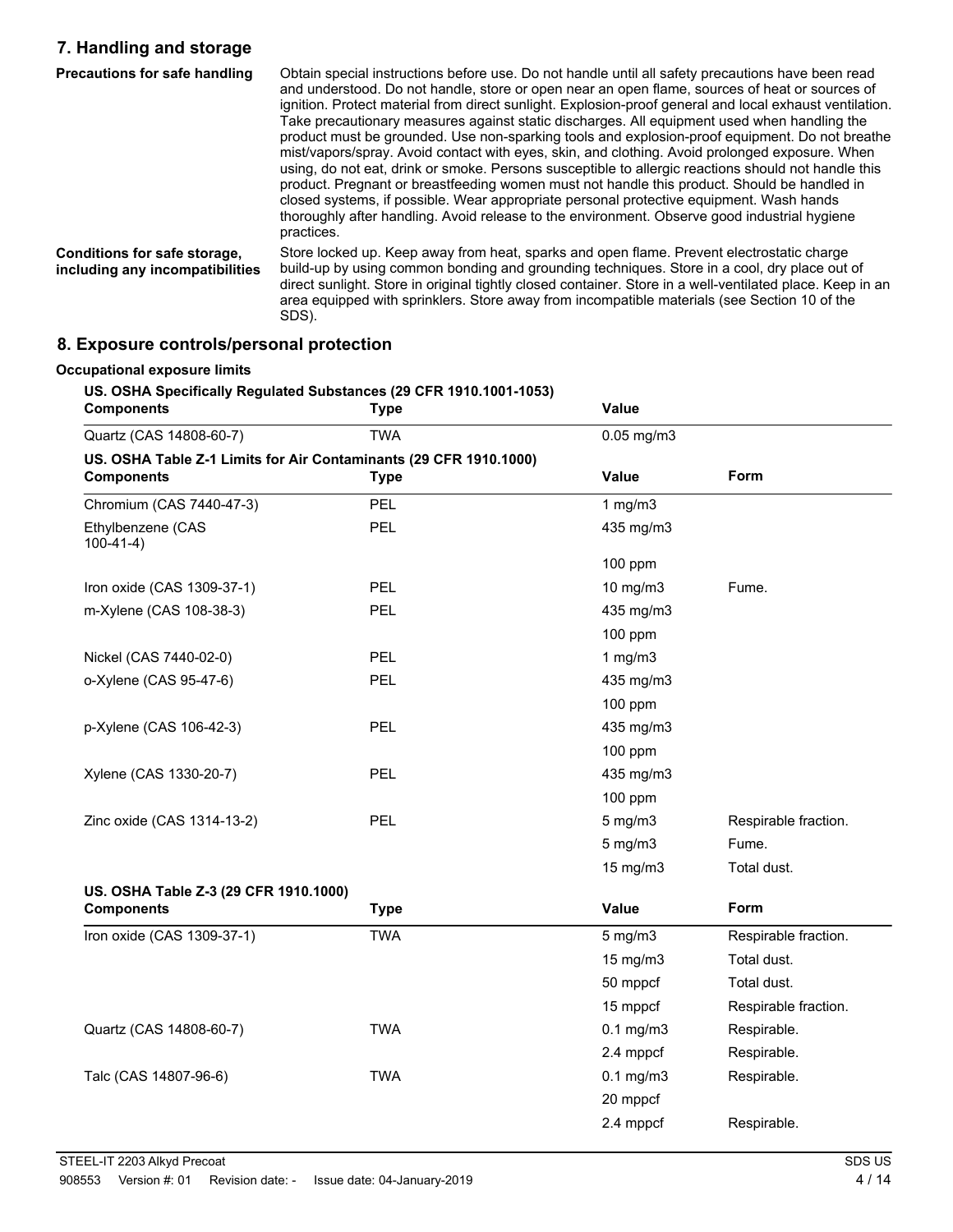# **US. ACGIH Threshold Limit Values**

| <b>Components</b>                             | <b>Type</b> | Value           | Form                 |
|-----------------------------------------------|-------------|-----------------|----------------------|
| Chromium (CAS 7440-47-3)                      | <b>TWA</b>  | $0.5$ mg/m $3$  | Inhalable fraction.  |
| Ethylbenzene (CAS<br>$100-41-4)$              | <b>TWA</b>  | 20 ppm          |                      |
| Iron oxide (CAS 1309-37-1)                    | <b>TWA</b>  | $5$ mg/m $3$    | Respirable fraction. |
| m-Xylene (CAS 108-38-3)                       | <b>STEL</b> | 150 ppm         |                      |
|                                               | <b>TWA</b>  | 100 ppm         |                      |
| Nickel (CAS 7440-02-0)                        | <b>TWA</b>  | 1.5 mg/m3       | Inhalable fraction.  |
| Octanoic acid, cobalt salt<br>(CAS 6700-85-2) | <b>TWA</b>  | $0.02$ mg/m $3$ |                      |
| o-Xylene (CAS 95-47-6)                        | <b>STEL</b> | $150$ ppm       |                      |
|                                               | <b>TWA</b>  | $100$ ppm       |                      |
| p-Xylene (CAS 106-42-3)                       | <b>STEL</b> | 150 ppm         |                      |
|                                               | <b>TWA</b>  | 100 ppm         |                      |
| Quartz (CAS 14808-60-7)                       | <b>TWA</b>  | $0.025$ mg/m3   | Respirable fraction. |
| Talc (CAS 14807-96-6)                         | <b>TWA</b>  | $2$ mg/m $3$    | Respirable fraction. |
| Xylene (CAS 1330-20-7)                        | <b>STEL</b> | 150 ppm         |                      |
|                                               | <b>TWA</b>  | $100$ ppm       |                      |
| Zinc oxide (CAS 1314-13-2)                    | <b>STEL</b> | $10$ mg/m $3$   | Respirable fraction. |
|                                               | <b>TWA</b>  | $2$ mg/m $3$    | Respirable fraction. |
| US. NIOSH: Pocket Guide to Chemical Hazards   |             |                 |                      |
| <b>Components</b>                             | <b>Type</b> | Value           | Form                 |
| Chromium (CAS 7440-47-3)                      | <b>TWA</b>  | $0.5$ mg/m $3$  |                      |
| Ethylbenzene (CAS<br>$100-41-4)$              | <b>STEL</b> | 545 mg/m3       |                      |
|                                               |             | $125$ ppm       |                      |
|                                               | <b>TWA</b>  | 435 mg/m3       |                      |
|                                               |             | 100 ppm         |                      |
| Iron oxide (CAS 1309-37-1)                    | <b>TWA</b>  | $5$ mg/m $3$    | Dust and fume.       |
| m-Xylene (CAS 108-38-3)                       | <b>STEL</b> | 655 mg/m3       |                      |
|                                               |             | 150 ppm         |                      |
|                                               | <b>TWA</b>  | 435 mg/m3       |                      |
|                                               |             | 100 ppm         |                      |
| Nickel (CAS 7440-02-0)                        | <b>TWA</b>  | 0.015 mg/m3     |                      |
| o-Xylene (CAS 95-47-6)                        | <b>STEL</b> | 655 mg/m3       |                      |
|                                               |             | 150 ppm         |                      |
|                                               | <b>TWA</b>  | 435 mg/m3       |                      |
|                                               |             | 100 ppm         |                      |
| p-Xylene (CAS 106-42-3)                       | <b>STEL</b> | 655 mg/m3       |                      |
|                                               |             | 150 ppm         |                      |
|                                               | <b>TWA</b>  | 435 mg/m3       |                      |
|                                               |             | 100 ppm         |                      |
| Quartz (CAS 14808-60-7)                       | <b>TWA</b>  | $0.05$ mg/m $3$ | Respirable dust.     |
| Talc (CAS 14807-96-6)                         | <b>TWA</b>  | $2$ mg/m $3$    | Respirable.          |
| Xylene (CAS 1330-20-7)                        | <b>STEL</b> | 655 mg/m3       |                      |
|                                               |             | 150 ppm         |                      |
|                                               | <b>TWA</b>  | 435 mg/m3       |                      |
|                                               |             | 100 ppm         |                      |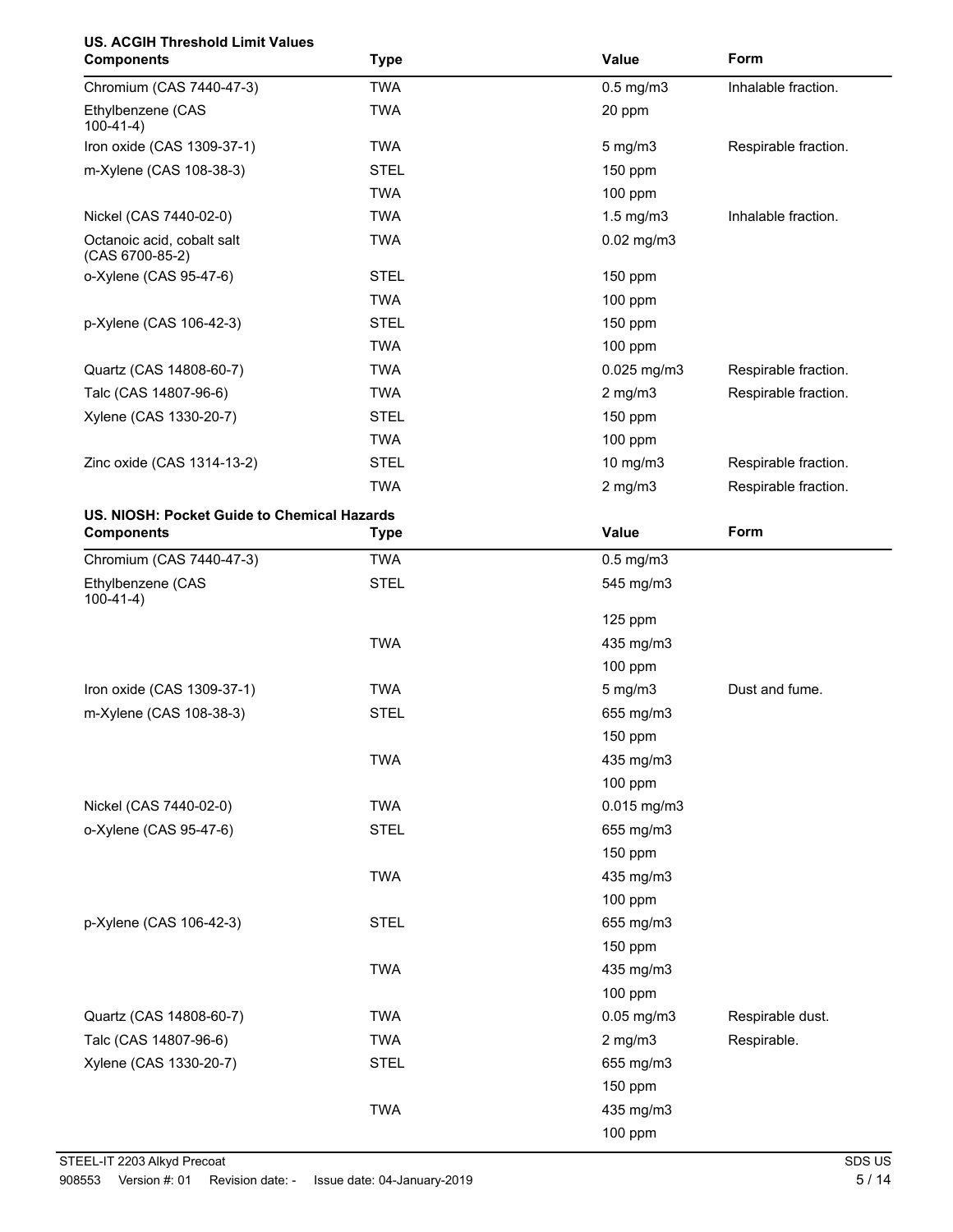| US. NIOSH: Pocket Guide to Chemical Hazards |      |
|---------------------------------------------|------|
| Components                                  | Tyne |

| US. NIOSH: Pocket Guide to Chemical Hazards<br><b>Components</b>                                    |              | <b>Type</b>                                                                                                                                                                                                                                                                                                                                          | <b>Value</b>           |                      | Form                                                                                                                                                                                                                                                                                                   |
|-----------------------------------------------------------------------------------------------------|--------------|------------------------------------------------------------------------------------------------------------------------------------------------------------------------------------------------------------------------------------------------------------------------------------------------------------------------------------------------------|------------------------|----------------------|--------------------------------------------------------------------------------------------------------------------------------------------------------------------------------------------------------------------------------------------------------------------------------------------------------|
| Zinc oxide (CAS 1314-13-2)                                                                          |              | Ceiling                                                                                                                                                                                                                                                                                                                                              |                        | 15 mg/m3             | Dust.                                                                                                                                                                                                                                                                                                  |
|                                                                                                     |              | <b>STEL</b>                                                                                                                                                                                                                                                                                                                                          |                        | $10$ mg/m $3$        | Fume.                                                                                                                                                                                                                                                                                                  |
|                                                                                                     |              | <b>TWA</b>                                                                                                                                                                                                                                                                                                                                           |                        | $5$ mg/m $3$         | Fume.                                                                                                                                                                                                                                                                                                  |
|                                                                                                     |              |                                                                                                                                                                                                                                                                                                                                                      |                        | $5$ mg/m $3$         | Dust.                                                                                                                                                                                                                                                                                                  |
| US. Workplace Environmental Exposure Level (WEEL) Guides<br><b>Components</b>                       |              | <b>Type</b>                                                                                                                                                                                                                                                                                                                                          | <b>Value</b>           |                      |                                                                                                                                                                                                                                                                                                        |
| 2-Butanone oxime (CAS                                                                               |              | <b>TWA</b>                                                                                                                                                                                                                                                                                                                                           |                        | 36 mg/m3             |                                                                                                                                                                                                                                                                                                        |
| $96-29-7)$                                                                                          |              |                                                                                                                                                                                                                                                                                                                                                      |                        | 10 ppm               |                                                                                                                                                                                                                                                                                                        |
| <b>Biological limit values</b>                                                                      |              |                                                                                                                                                                                                                                                                                                                                                      |                        |                      |                                                                                                                                                                                                                                                                                                        |
| <b>ACGIH Biological Exposure Indices</b>                                                            |              |                                                                                                                                                                                                                                                                                                                                                      |                        |                      |                                                                                                                                                                                                                                                                                                        |
| <b>Components</b>                                                                                   | <b>Value</b> | <b>Determinant</b>                                                                                                                                                                                                                                                                                                                                   | <b>Specimen</b>        | <b>Sampling Time</b> |                                                                                                                                                                                                                                                                                                        |
| Ethylbenzene (CAS<br>$100-41-4)$                                                                    | $0.15$ g/g   | Sum of<br>mandelic acid<br>and<br>phenylglyoxylic<br>acid                                                                                                                                                                                                                                                                                            | Creatinine in<br>urine | $\star$              |                                                                                                                                                                                                                                                                                                        |
| m-Xylene (CAS 108-38-3) 1.5 g/g                                                                     |              | Methylhippuric<br>acids                                                                                                                                                                                                                                                                                                                              | Creatinine in<br>urine | $^\star$             |                                                                                                                                                                                                                                                                                                        |
| Octanoic acid, cobalt salt<br>(CAS 6700-85-2)                                                       | $15 \mu g/l$ | Cobalt                                                                                                                                                                                                                                                                                                                                               | Urine                  | $\star$              |                                                                                                                                                                                                                                                                                                        |
| o-Xylene (CAS 95-47-6)                                                                              | $1.5$ g/g    | Methylhippuric<br>acids                                                                                                                                                                                                                                                                                                                              | Creatinine in<br>urine |                      |                                                                                                                                                                                                                                                                                                        |
| p-Xylene (CAS 106-42-3)                                                                             | $1.5$ g/g    | Methylhippuric<br>acids                                                                                                                                                                                                                                                                                                                              | Creatinine in<br>urine | $\star$              |                                                                                                                                                                                                                                                                                                        |
| Xylene (CAS 1330-20-7)                                                                              | $1.5$ g/g    | Methylhippuric<br>acids                                                                                                                                                                                                                                                                                                                              | Creatinine in<br>urine | *                    |                                                                                                                                                                                                                                                                                                        |
| * - For sampling details, please see the source document.                                           |              |                                                                                                                                                                                                                                                                                                                                                      |                        |                      |                                                                                                                                                                                                                                                                                                        |
| Appropriate engineering<br>controls                                                                 |              | exposure limits. If exposure limits have not been established, maintain airborne levels to an<br>acceptable level. Provide eyewash station and safety shower.                                                                                                                                                                                        |                        |                      | Explosion-proof general and local exhaust ventilation. Good general ventilation should be used.<br>Ventilation rates should be matched to conditions. If applicable, use process enclosures, local<br>exhaust ventilation, or other engineering controls to maintain airborne levels below recommended |
| Individual protection measures, such as personal protective equipment<br><b>Eye/face protection</b> |              |                                                                                                                                                                                                                                                                                                                                                      |                        |                      | Wear safety glasses with side shields (or goggles). Wear face shield if there is risk of splashes.                                                                                                                                                                                                     |
| <b>Skin protection</b>                                                                              |              |                                                                                                                                                                                                                                                                                                                                                      |                        |                      |                                                                                                                                                                                                                                                                                                        |
| <b>Hand protection</b>                                                                              |              | gloves supplier, who can inform about the breakthrough time of the glove material.                                                                                                                                                                                                                                                                   |                        |                      | Wear appropriate chemical resistant gloves. Be aware that the liquid may penetrate the gloves.<br>Frequent change is advisable. The most suitable glove must be chosen in consultation with the                                                                                                        |
| <b>Skin protection</b><br><b>Other</b>                                                              |              | Wear appropriate chemical resistant clothing. Use of an impervious apron is recommended.                                                                                                                                                                                                                                                             |                        |                      |                                                                                                                                                                                                                                                                                                        |
| <b>Respiratory protection</b>                                                                       |              | been established), an approved respirator must be worn. Wear respiratory protection with<br>combination filter (dust and gas filter) during spraying operations.                                                                                                                                                                                     |                        |                      | If engineering controls do not maintain airborne concentrations below recommended exposure<br>limits (where applicable) or to an acceptable level (in countries where exposure limits have not                                                                                                         |
| <b>Thermal hazards</b>                                                                              |              | Wear appropriate thermal protective clothing, when necessary.                                                                                                                                                                                                                                                                                        |                        |                      |                                                                                                                                                                                                                                                                                                        |
| <b>General hygiene</b><br>considerations                                                            |              | Observe any medical surveillance requirements. Always observe good personal hygiene<br>measures, such as washing after handling the material and before eating, drinking, and/or<br>smoking. Routinely wash work clothing and protective equipment to remove contaminants.<br>Contaminated work clothing should not be allowed out of the workplace. |                        |                      |                                                                                                                                                                                                                                                                                                        |

# **9. Physical and chemical properties**

# **Appearance**

**Physical state** Liquid.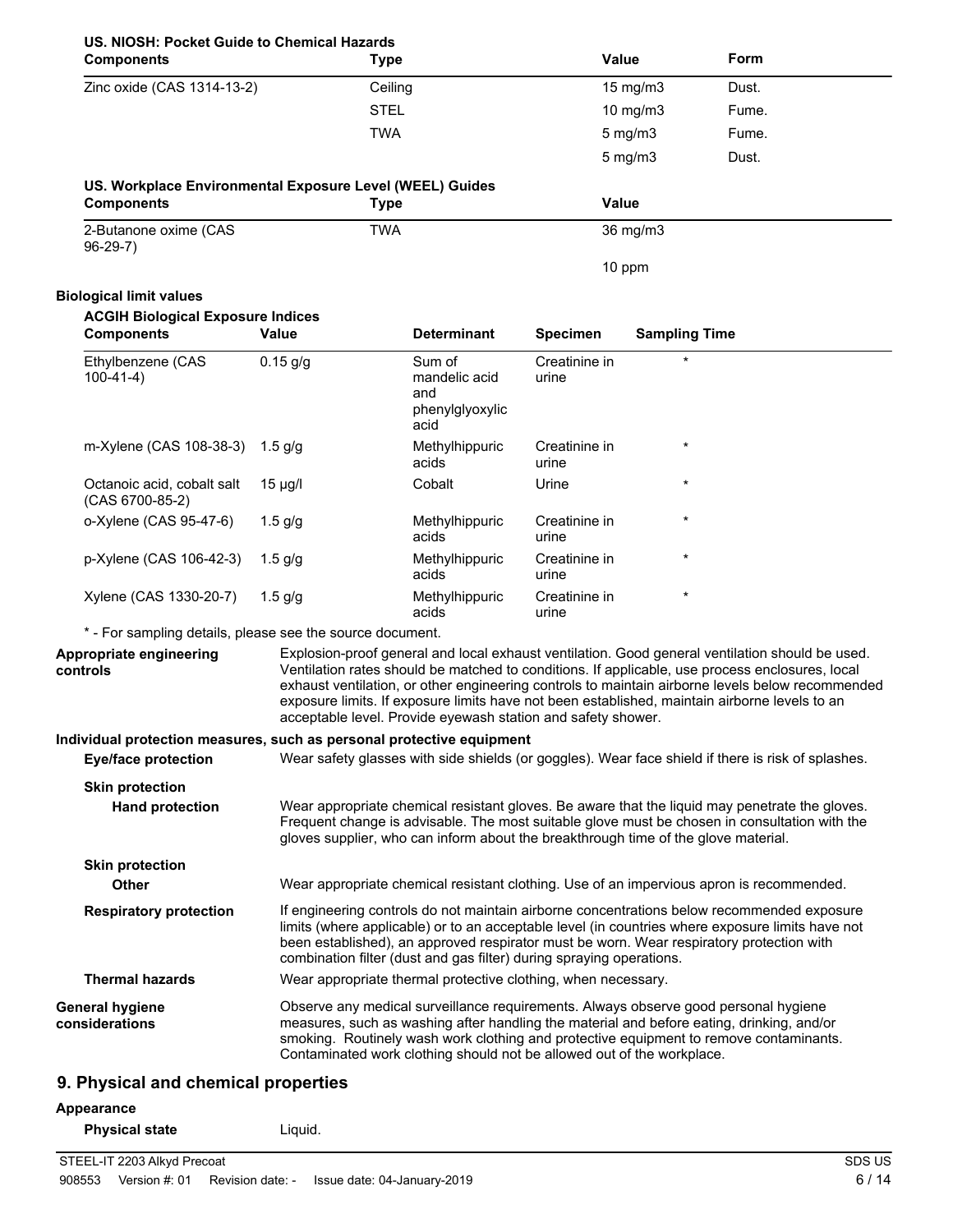| Form                                              | Red liquid.                                                                                                                                       |
|---------------------------------------------------|---------------------------------------------------------------------------------------------------------------------------------------------------|
| Color                                             | Red.                                                                                                                                              |
| Odor                                              | Characteristic of solvents.                                                                                                                       |
| <b>Odor threshold</b>                             | Not available.                                                                                                                                    |
| pH                                                | Not available.                                                                                                                                    |
| Melting point/freezing point                      | Not available.                                                                                                                                    |
| Initial boiling point and boiling<br>range        | 275 - 412 °F (135 - 211.1 °C)                                                                                                                     |
| <b>Flash point</b>                                | 40.0 $\degree$ F (4.4 $\degree$ C) Closed Cup                                                                                                     |
| <b>Evaporation rate</b>                           | Not available.                                                                                                                                    |
| Flammability (solid, gas)                         | Not applicable.                                                                                                                                   |
| Upper/lower flammability or explosive limits      |                                                                                                                                                   |
| <b>Flammability limit - lower</b><br>(%)          | 0.9%                                                                                                                                              |
| <b>Flammability limit - upper</b><br>$(\% )$      | Not available.                                                                                                                                    |
| Explosive limit - lower (%)                       | Not available.                                                                                                                                    |
| Explosive limit - upper (%)                       | Not available.                                                                                                                                    |
| Vapor pressure                                    | Not available.                                                                                                                                    |
| <b>Vapor density</b>                              | $> 1$ (Air= 1)                                                                                                                                    |
| <b>Relative density</b>                           | 1.399 (H2O=1)                                                                                                                                     |
| <b>Relative density temperature</b>               | 77 °F (25 °C)                                                                                                                                     |
| Solubility(ies)                                   |                                                                                                                                                   |
| Solubility (water)                                | < 2 g/100 g, Moderately soluble in water.                                                                                                         |
| <b>Partition coefficient</b><br>(n-octanol/water) | Not available.                                                                                                                                    |
| <b>Auto-ignition temperature</b>                  | Not available.                                                                                                                                    |
| <b>Decomposition temperature</b>                  | Not available.                                                                                                                                    |
| <b>Viscosity</b>                                  | 1100 cP                                                                                                                                           |
| <b>Viscosity temperature</b>                      | 77 °F (25 °C)                                                                                                                                     |
| <b>Other information</b>                          |                                                                                                                                                   |
| <b>Explosive properties</b>                       | Not explosive.                                                                                                                                    |
| <b>Oxidizing properties</b>                       | Not oxidizing.                                                                                                                                    |
| <b>VOC</b>                                        | 468.7 g/l Test method: Product Formulation Data                                                                                                   |
| 10. Stability and reactivity                      |                                                                                                                                                   |
| <b>Reactivity</b>                                 | The product is stable and non-reactive under normal conditions of use, storage and transport.                                                     |
| <b>Chemical stability</b>                         | Material is stable under normal conditions.                                                                                                       |
| <b>Possibility of hazardous</b><br>reactions      | No dangerous reaction known under conditions of normal use.                                                                                       |
| <b>Conditions to avoid</b>                        | Avoid heat, sparks, open flames and other ignition sources. Avoid temperatures exceeding the<br>flash point. Contact with incompatible materials. |
| Incompatible materials                            | Strong acids. Strong oxidizing agents. Halogens.                                                                                                  |
| <b>Hazardous decomposition</b><br>products        | Thermal decomposition of this product can generate carbon monoxide and carbon dioxide. Metal<br>oxides. Halogenated compounds.                    |
| 11. Toxicological information                     |                                                                                                                                                   |
| Information on likely routes of exposure          |                                                                                                                                                   |

| <b>Inhalation</b>   | Causes damage to organs through prolonged or repeated exposure by inhalation. May cause<br>drowsiness and dizziness. Headache. Nausea, vomiting. |
|---------------------|--------------------------------------------------------------------------------------------------------------------------------------------------|
| <b>Skin contact</b> | Causes skin irritation. May cause an allergic skin reaction.                                                                                     |
| Eye contact         | Causes eve irritation.                                                                                                                           |
| Ingestion           | May cause discomfort if swallowed.                                                                                                               |

STEEL-IT 2203 Alkyd Precoat SDS US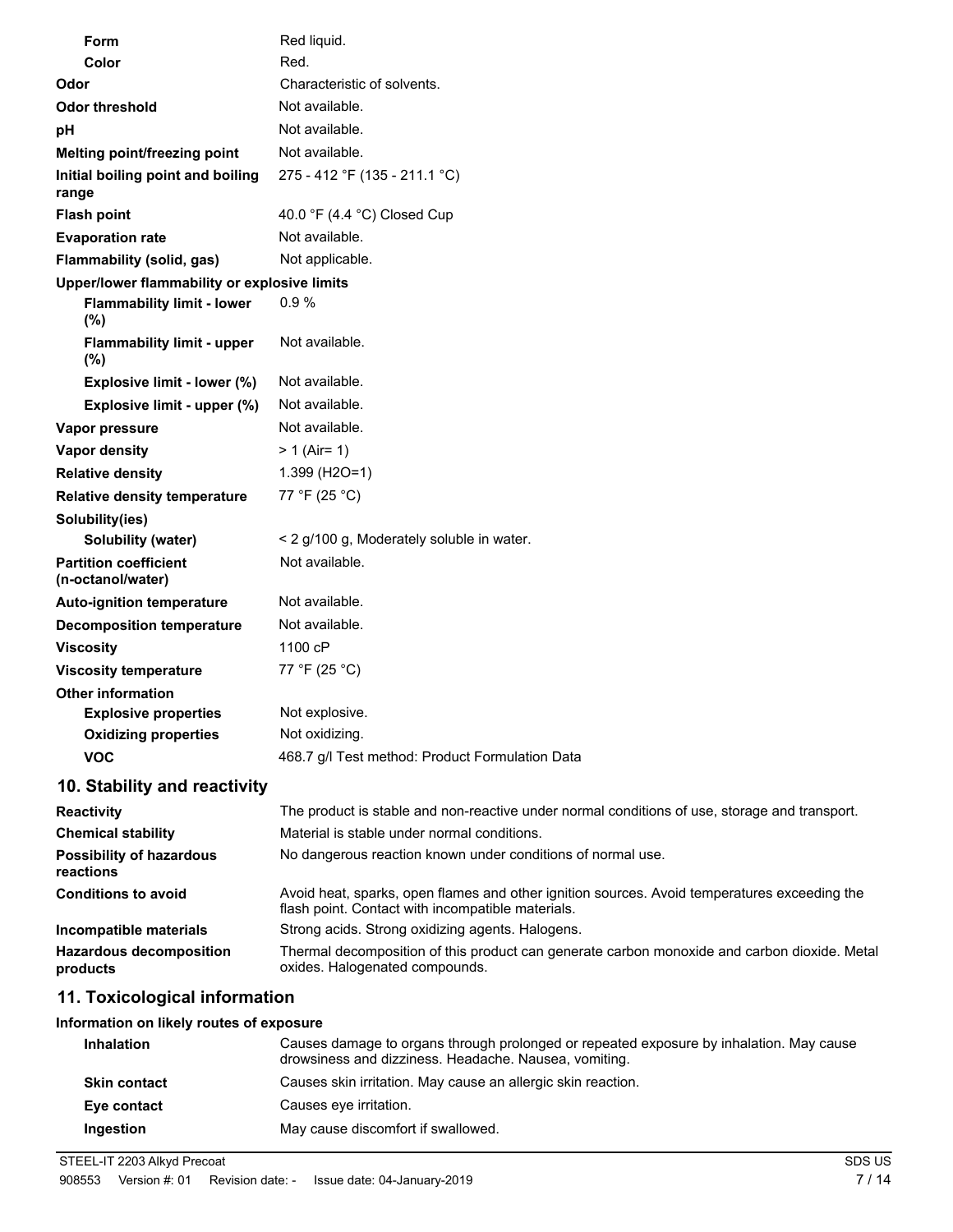May cause drowsiness and dizziness. Narcosis. Headache. Nausea, vomiting. Behavioral changes. Decrease in motor functions. Irritation of eyes. Exposed individuals may experience eye tearing, redness, and discomfort. Skin irritation. May cause redness and pain. May cause an allergic skin reaction. Dermatitis. Rash. Jaundice.

#### **Information on toxicological effects**

| <b>Acute toxicity</b> |  |
|-----------------------|--|
|-----------------------|--|

| <b>Components</b>                                        | <b>Species</b> | <b>Test Results</b>              |
|----------------------------------------------------------|----------------|----------------------------------|
| 2-Butanone oxime (CAS 96-29-7)                           |                |                                  |
| <b>Acute</b>                                             |                |                                  |
| <b>Dermal</b>                                            |                |                                  |
| LD50                                                     | Rabbit         | > 1000 mg/kg, 24 Hours           |
| Oral                                                     |                |                                  |
| LD50                                                     | Rat            | > 900 mg/kg                      |
| Ethylbenzene (CAS 100-41-4)                              |                |                                  |
| <b>Acute</b>                                             |                |                                  |
| <b>Dermal</b>                                            |                |                                  |
| LD50                                                     | Rabbit         | 15400 mg/kg                      |
| Inhalation                                               |                |                                  |
| <b>LC50</b>                                              | Rat            | 17.4 mg/m <sup>3</sup> , 4 Hours |
| Oral                                                     |                |                                  |
| LD50                                                     | Rat            | 35000 - 47000 mg/kg              |
| m-Xylene (CAS 108-38-3)                                  |                |                                  |
| <b>Acute</b>                                             |                |                                  |
| Oral                                                     |                |                                  |
| LD50                                                     | Rat            | 5011 mg/kg                       |
| Naphtha (petroleum), hydrotreated light (CAS 64742-49-0) |                |                                  |
| <b>Acute</b>                                             |                |                                  |
| <b>Dermal</b>                                            |                |                                  |
| LD50                                                     | Rabbit         | > 2000 mg/kg                     |
| Inhalation                                               |                |                                  |
| LC50                                                     | Rat            | > 5000 mg/m3                     |
| Oral                                                     |                |                                  |
| LD50                                                     | Rat            | > 2000 mg/kg                     |
| Nickel (CAS 7440-02-0)                                   |                |                                  |
| <b>Acute</b>                                             |                |                                  |
| Oral                                                     |                |                                  |
| LD50                                                     | Rat            | > 9000 mg/kg                     |
| o-Xylene (CAS 95-47-6)                                   |                |                                  |
| <b>Acute</b>                                             |                |                                  |
| <b>Dermal</b>                                            |                |                                  |
| LD50                                                     | Rabbit         | > 43 g/kg                        |
| <b>Inhalation</b>                                        |                |                                  |
| <b>LC50</b>                                              | Rat            | 6350 ppm, 4 Hours                |
| Oral                                                     |                |                                  |
| LD50                                                     | Rat            | 3608 mg/kg                       |
| p-Xylene (CAS 106-42-3)                                  |                |                                  |
| <b>Acute</b>                                             |                |                                  |
| <b>Dermal</b>                                            |                |                                  |
| LD50                                                     | Rabbit         | $> 43$ g/kg                      |
| Inhalation                                               |                |                                  |
| L <sub>C</sub> 50                                        | Rat            | 6580 ppm, 4 Hours                |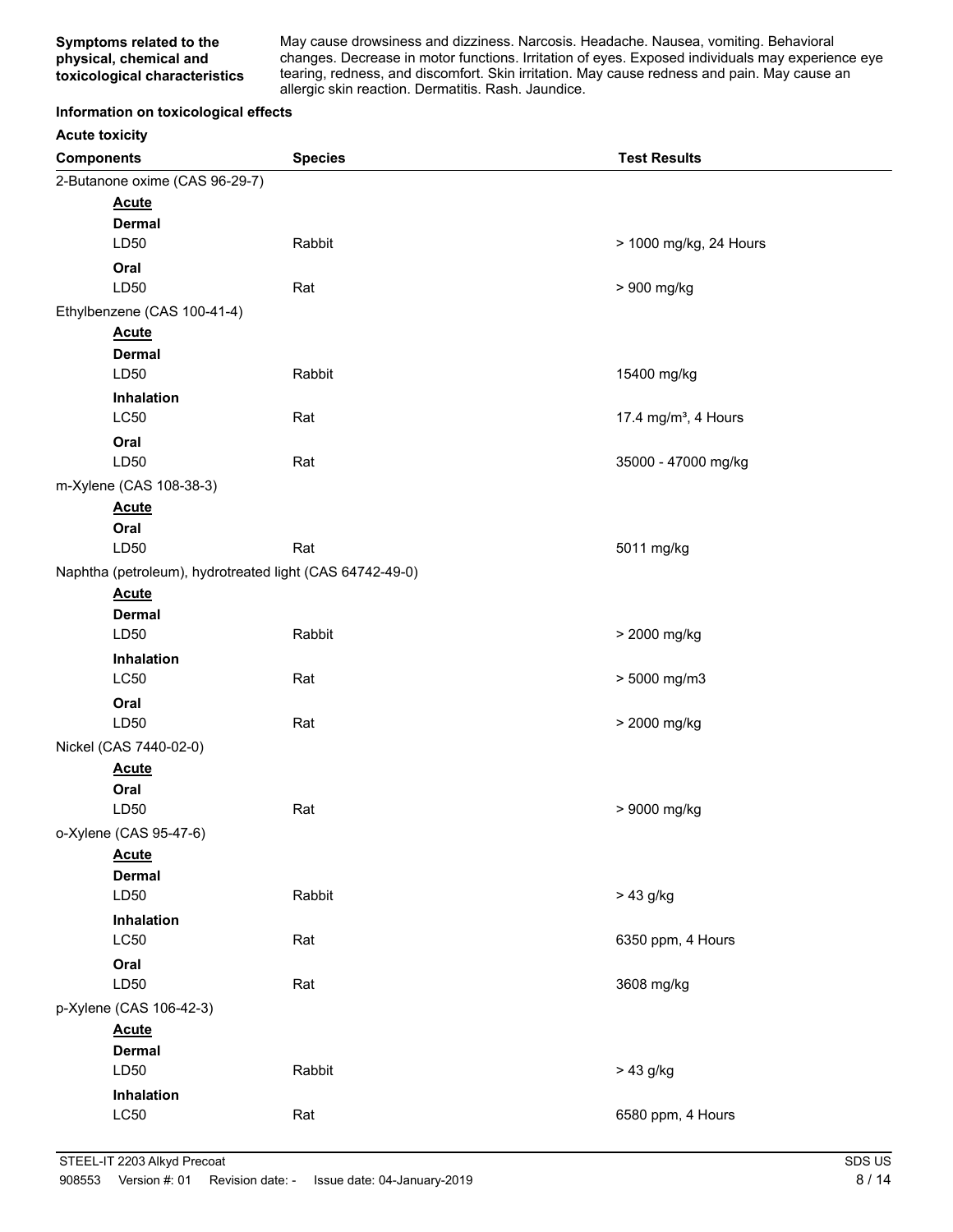| <b>Components</b>                                                                                                                                                                                                                                                                                                 | <b>Species</b>                                                                                                                                                                                                                      | <b>Test Results</b>                                                                                                                                                                                                                                                                                                                                                                                                                                                                                                                             |  |
|-------------------------------------------------------------------------------------------------------------------------------------------------------------------------------------------------------------------------------------------------------------------------------------------------------------------|-------------------------------------------------------------------------------------------------------------------------------------------------------------------------------------------------------------------------------------|-------------------------------------------------------------------------------------------------------------------------------------------------------------------------------------------------------------------------------------------------------------------------------------------------------------------------------------------------------------------------------------------------------------------------------------------------------------------------------------------------------------------------------------------------|--|
| Vapor                                                                                                                                                                                                                                                                                                             |                                                                                                                                                                                                                                     |                                                                                                                                                                                                                                                                                                                                                                                                                                                                                                                                                 |  |
| <b>LC50</b>                                                                                                                                                                                                                                                                                                       | Rat                                                                                                                                                                                                                                 | 20 mg/l, 4 Hours                                                                                                                                                                                                                                                                                                                                                                                                                                                                                                                                |  |
| Oral                                                                                                                                                                                                                                                                                                              |                                                                                                                                                                                                                                     |                                                                                                                                                                                                                                                                                                                                                                                                                                                                                                                                                 |  |
| LD50                                                                                                                                                                                                                                                                                                              | Rat                                                                                                                                                                                                                                 | 4029 mg/kg                                                                                                                                                                                                                                                                                                                                                                                                                                                                                                                                      |  |
| Talc (CAS 14807-96-6)                                                                                                                                                                                                                                                                                             |                                                                                                                                                                                                                                     |                                                                                                                                                                                                                                                                                                                                                                                                                                                                                                                                                 |  |
| <u>Acute</u><br>Oral                                                                                                                                                                                                                                                                                              |                                                                                                                                                                                                                                     |                                                                                                                                                                                                                                                                                                                                                                                                                                                                                                                                                 |  |
| LD50                                                                                                                                                                                                                                                                                                              | Rat                                                                                                                                                                                                                                 | > 5000 mg/kg                                                                                                                                                                                                                                                                                                                                                                                                                                                                                                                                    |  |
| Xylene (CAS 1330-20-7)                                                                                                                                                                                                                                                                                            |                                                                                                                                                                                                                                     |                                                                                                                                                                                                                                                                                                                                                                                                                                                                                                                                                 |  |
| <u>Acute</u>                                                                                                                                                                                                                                                                                                      |                                                                                                                                                                                                                                     |                                                                                                                                                                                                                                                                                                                                                                                                                                                                                                                                                 |  |
| Oral                                                                                                                                                                                                                                                                                                              |                                                                                                                                                                                                                                     |                                                                                                                                                                                                                                                                                                                                                                                                                                                                                                                                                 |  |
| LD50                                                                                                                                                                                                                                                                                                              | Rat                                                                                                                                                                                                                                 | 3523 mg/kg                                                                                                                                                                                                                                                                                                                                                                                                                                                                                                                                      |  |
| <b>Skin corrosion/irritation</b>                                                                                                                                                                                                                                                                                  | Causes skin irritation.                                                                                                                                                                                                             |                                                                                                                                                                                                                                                                                                                                                                                                                                                                                                                                                 |  |
| Serious eye damage/eye<br>irritation                                                                                                                                                                                                                                                                              | Causes eye irritation.                                                                                                                                                                                                              |                                                                                                                                                                                                                                                                                                                                                                                                                                                                                                                                                 |  |
| Respiratory or skin sensitization                                                                                                                                                                                                                                                                                 |                                                                                                                                                                                                                                     |                                                                                                                                                                                                                                                                                                                                                                                                                                                                                                                                                 |  |
| <b>Respiratory sensitization</b>                                                                                                                                                                                                                                                                                  | Not a respiratory sensitizer.                                                                                                                                                                                                       |                                                                                                                                                                                                                                                                                                                                                                                                                                                                                                                                                 |  |
| <b>Skin sensitization</b>                                                                                                                                                                                                                                                                                         | May cause an allergic skin reaction.                                                                                                                                                                                                |                                                                                                                                                                                                                                                                                                                                                                                                                                                                                                                                                 |  |
| <b>Germ cell mutagenicity</b>                                                                                                                                                                                                                                                                                     | No data available to indicate product or any components present at greater than 0.1% are<br>mutagenic or genotoxic.                                                                                                                 |                                                                                                                                                                                                                                                                                                                                                                                                                                                                                                                                                 |  |
| Carcinogenicity                                                                                                                                                                                                                                                                                                   | May cause cancer.                                                                                                                                                                                                                   |                                                                                                                                                                                                                                                                                                                                                                                                                                                                                                                                                 |  |
|                                                                                                                                                                                                                                                                                                                   | IARC Monographs. Overall Evaluation of Carcinogenicity                                                                                                                                                                              |                                                                                                                                                                                                                                                                                                                                                                                                                                                                                                                                                 |  |
| Chromium (CAS 7440-47-3)<br>Ethylbenzene (CAS 100-41-4)<br>Iron oxide (CAS 1309-37-1)<br>m-Xylene (CAS 108-38-3)<br>Nickel (CAS 7440-02-0)<br>o-Xylene (CAS 95-47-6)<br>p-Xylene (CAS 106-42-3)<br>Quartz (CAS 14808-60-7)<br>Talc (CAS 14807-96-6)<br>Xylene (CAS 1330-20-7)<br><b>NTP Report on Carcinogens</b> |                                                                                                                                                                                                                                     | 3 Not classifiable as to carcinogenicity to humans.<br>2B Possibly carcinogenic to humans.<br>3 Not classifiable as to carcinogenicity to humans.<br>3 Not classifiable as to carcinogenicity to humans.<br>2B Possibly carcinogenic to humans.<br>3 Not classifiable as to carcinogenicity to humans.<br>3 Not classifiable as to carcinogenicity to humans.<br>1 Carcinogenic to humans.<br>2B Possibly carcinogenic to humans.<br>3 Not classifiable as to carcinogenicity to humans.<br>3 Not classifiable as to carcinogenicity to humans. |  |
| Nickel (CAS 7440-02-0)                                                                                                                                                                                                                                                                                            | Reasonably Anticipated to be a Human Carcinogen.<br>Octanoic acid, cobalt salt (CAS 6700-85-2)<br>Reasonably Anticipated to be a Human Carcinogen.<br>Known To Be Human Carcinogen.<br>Quartz (CAS 14808-60-7)                      |                                                                                                                                                                                                                                                                                                                                                                                                                                                                                                                                                 |  |
|                                                                                                                                                                                                                                                                                                                   | OSHA Specifically Regulated Substances (29 CFR 1910.1001-1053)                                                                                                                                                                      |                                                                                                                                                                                                                                                                                                                                                                                                                                                                                                                                                 |  |
| Quartz (CAS 14808-60-7)                                                                                                                                                                                                                                                                                           |                                                                                                                                                                                                                                     | Cancer                                                                                                                                                                                                                                                                                                                                                                                                                                                                                                                                          |  |
| <b>Reproductive toxicity</b>                                                                                                                                                                                                                                                                                      | Suspected of damaging fertility or the unborn child.                                                                                                                                                                                |                                                                                                                                                                                                                                                                                                                                                                                                                                                                                                                                                 |  |
| Specific target organ toxicity -<br>single exposure                                                                                                                                                                                                                                                               | May cause drowsiness and dizziness.                                                                                                                                                                                                 |                                                                                                                                                                                                                                                                                                                                                                                                                                                                                                                                                 |  |
| Specific target organ toxicity -<br>repeated exposure                                                                                                                                                                                                                                                             | Causes damage to organs (respiratory tract) through prolonged or repeated exposure by<br>inhalation. May cause damage to organs (central nervous system, kidneys, liver, hearing organs)<br>through prolonged or repeated exposure. |                                                                                                                                                                                                                                                                                                                                                                                                                                                                                                                                                 |  |
| <b>Aspiration hazard</b>                                                                                                                                                                                                                                                                                          | Not an aspiration hazard.                                                                                                                                                                                                           |                                                                                                                                                                                                                                                                                                                                                                                                                                                                                                                                                 |  |
| <b>Chronic effects</b>                                                                                                                                                                                                                                                                                            | Causes damage to organs through prolonged or repeated exposure. May cause damage to<br>organs through prolonged or repeated exposure. Prolonged inhalation may be harmful. Prolonged<br>exposure may cause chronic effects.         |                                                                                                                                                                                                                                                                                                                                                                                                                                                                                                                                                 |  |
| 12. Ecological information                                                                                                                                                                                                                                                                                        |                                                                                                                                                                                                                                     |                                                                                                                                                                                                                                                                                                                                                                                                                                                                                                                                                 |  |

**Ecotoxicity** Toxic to aquatic life with long lasting effects.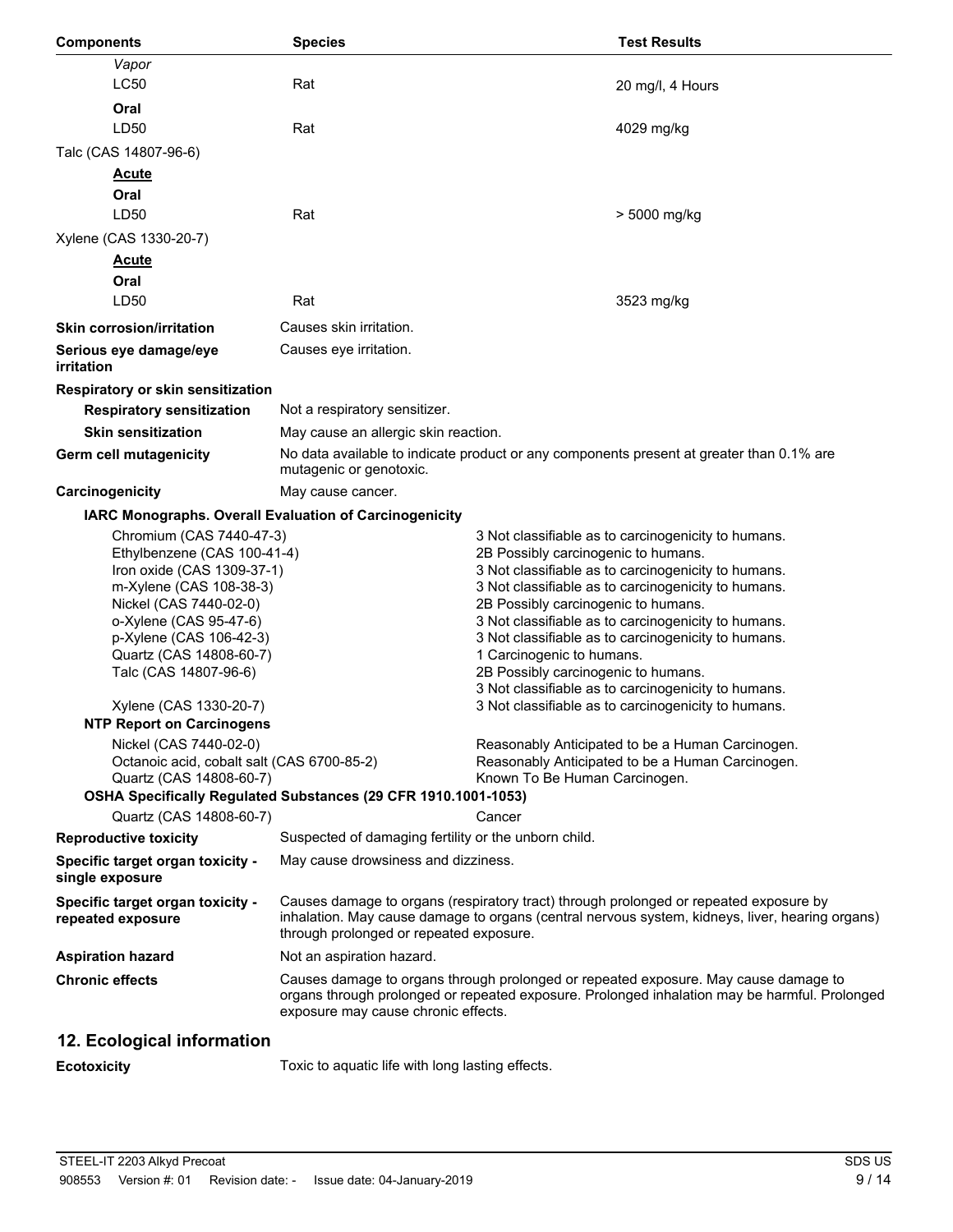| <b>Components</b>                                                                |             | <b>Species</b>                                                                            | <b>Test Results</b>        |
|----------------------------------------------------------------------------------|-------------|-------------------------------------------------------------------------------------------|----------------------------|
| Distillates (petroleum), hydrotreated light (CAS 64742-47-8)                     |             |                                                                                           |                            |
| <b>Aquatic</b>                                                                   |             |                                                                                           |                            |
| Fish                                                                             | LC50        | Rainbow trout, donaldson trout<br>(Oncorhynchus mykiss)                                   | 2.9 mg/l, 96 hours         |
| Ethylbenzene (CAS 100-41-4)                                                      |             |                                                                                           |                            |
| <b>Aquatic</b>                                                                   |             |                                                                                           |                            |
| Acute                                                                            |             |                                                                                           |                            |
| Crustacea                                                                        | <b>EC50</b> | Water flea (Daphnia magna)                                                                | 1.81 - 2.38 mg/l, 48 hours |
| Fish                                                                             | LC50        | Rainbow trout, donaldson trout<br>(Oncorhynchus mykiss)                                   | 4.2 mg/l, 96 hours         |
| Chronic<br>Crustacea                                                             | EC50        | Ceriodaphnia dubia                                                                        | 3.6 mg/l, 7 days           |
| m-Xylene (CAS 108-38-3)                                                          |             |                                                                                           |                            |
| <b>Aquatic</b>                                                                   |             |                                                                                           |                            |
| Acute<br>Fish                                                                    | LC50        | Oncorhynchus mykiss                                                                       | 8.4 mg/l, 96 Hours         |
|                                                                                  |             |                                                                                           |                            |
| Naphtha (petroleum), hydrotreated light (CAS 64742-49-0)<br><b>Aquatic</b>       |             |                                                                                           |                            |
| Acute                                                                            | <b>EC50</b> | Algae                                                                                     | 0.4 mg/l, 72 hours         |
| Algae                                                                            |             |                                                                                           |                            |
| Crustacea                                                                        | EC50        | Daphnia magna                                                                             | 0.7 - 0.9 mg/l, 48 hours   |
| Fish                                                                             | LC50        | Fish                                                                                      | 0.3 - 1.3 mg/l, 96 hours   |
| o-Xylene (CAS 95-47-6)                                                           |             |                                                                                           |                            |
| <b>Aquatic</b><br>Algae                                                          | EC50        | Selenastrum capricornutum                                                                 | 4.7 mg/l, 72 Hours         |
| Fish                                                                             | LC50        | Oncorhynchus mykiss                                                                       | 7.6 mg/l, 96 hours         |
|                                                                                  |             |                                                                                           |                            |
| p-Xylene (CAS 106-42-3)<br><b>Aquatic</b>                                        |             |                                                                                           |                            |
| Algae                                                                            | EC50        | Pseudokirchnerella subcapitata                                                            | 3.2 mg/l, 72 Hours         |
| Crustacea                                                                        | <b>EC50</b> | Daphnia magna                                                                             | 8.5 mg/l, 48 Hours         |
| Fish                                                                             | LC50        | Oncorhynchus mykiss                                                                       | 2.6 mg/l, 96 hours         |
| Xylene (CAS 1330-20-7)                                                           |             |                                                                                           |                            |
| <b>Aquatic</b>                                                                   |             |                                                                                           |                            |
| Fish                                                                             | LC50        | Rainbow trout, donaldson trout<br>(Oncorhynchus mykiss)                                   | 2.6 mg/l, 96 hours         |
| Zinc oxide (CAS 1314-13-2)                                                       |             |                                                                                           |                            |
| <b>Aquatic</b>                                                                   |             |                                                                                           |                            |
| Crustacea                                                                        | LC50        | Water flea (Daphnia magna)                                                                | 0.098 mg/l, 48 Hours       |
| Persistence and degradability                                                    |             | No data is available on the degradability of this product.                                |                            |
| <b>Bioaccumulative potential</b>                                                 |             |                                                                                           |                            |
| Partition coefficient n-octanol / water (log Kow)<br>Ethylbenzene (CAS 100-41-4) |             | 3.15                                                                                      |                            |
| Xylene (CAS 1330-20-7)<br>m-Xylene (CAS 108-38-3)<br>o-Xylene (CAS 95-47-6)      |             | $3.12 - 3.2$<br>3.2<br>3.12                                                               |                            |
| p-Xylene (CAS 106-42-3)                                                          |             | 3.15                                                                                      |                            |
| <b>Mobility in soil</b>                                                          |             | This product is moderately water soluble and may disperse in soil.                        |                            |
| Other adverse effects                                                            | potential.  | The product contains volatile organic compounds which have a photochemical ozone creation |                            |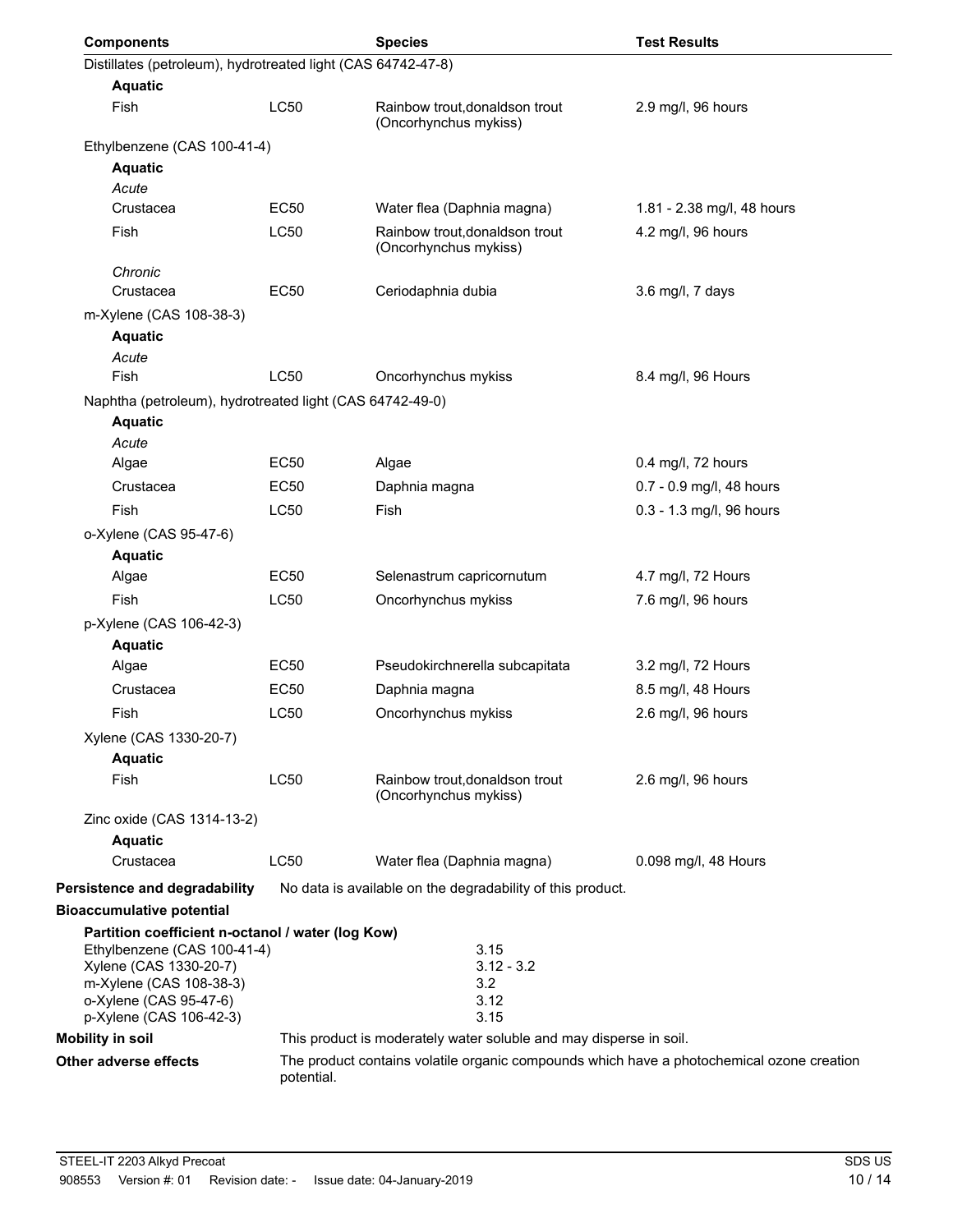# **13. Disposal considerations**

| <b>Disposal instructions</b>             | Collect and reclaim or dispose in sealed containers at licensed waste disposal site. Do not allow<br>this material to drain into sewers/water supplies. Do not contaminate ponds, waterways or ditches<br>with chemical or used container. Dispose of contents/container in accordance with<br>local/regional/national/international regulations. |
|------------------------------------------|---------------------------------------------------------------------------------------------------------------------------------------------------------------------------------------------------------------------------------------------------------------------------------------------------------------------------------------------------|
| Local disposal regulations               | Dispose in accordance with all applicable regulations.                                                                                                                                                                                                                                                                                            |
| Hazardous waste code                     | The waste code should be assigned in discussion between the user, the producer and the waste<br>disposal company.                                                                                                                                                                                                                                 |
| Waste from residues / unused<br>products | Dispose of in accordance with local regulations. Empty containers or liners may retain some<br>product residues. This material and its container must be disposed of in a safe manner.                                                                                                                                                            |
| <b>Contaminated packaging</b>            | Since emptied containers may retain product residue, follow label warnings even after container is<br>emptied. Empty containers should be taken to an approved waste handling site for recycling or<br>disposal.                                                                                                                                  |

# **14. Transport information**

| DOT                                                                            |                                                                                                      |
|--------------------------------------------------------------------------------|------------------------------------------------------------------------------------------------------|
| <b>UN number</b>                                                               | UN1263                                                                                               |
| UN proper shipping name                                                        | Paint                                                                                                |
| <b>Transport hazard class(es)</b>                                              |                                                                                                      |
| <b>Class</b>                                                                   | 3                                                                                                    |
| <b>Subsidiary risk</b>                                                         | $\overline{\phantom{0}}$                                                                             |
| Label(s)                                                                       | 3                                                                                                    |
| <b>Packing group</b>                                                           | III                                                                                                  |
| <b>Environmental hazards</b>                                                   |                                                                                                      |
| <b>Marine pollutant</b>                                                        | Yes                                                                                                  |
|                                                                                | Special precautions for user Read safety instructions, SDS and emergency procedures before handling. |
| <b>Special provisions</b>                                                      | 149, B52, IB2, T4, TP1, TP8, TP28                                                                    |
| <b>Packaging exceptions</b>                                                    | 150                                                                                                  |
| Packaging non bulk                                                             | 173                                                                                                  |
| Packaging bulk                                                                 | 242                                                                                                  |
| <b>IATA</b>                                                                    |                                                                                                      |
| <b>UN number</b>                                                               | UN1263                                                                                               |
| UN proper shipping name                                                        | Paint                                                                                                |
| <b>Transport hazard class(es)</b>                                              |                                                                                                      |
| <b>Class</b>                                                                   | 3                                                                                                    |
| <b>Subsidiary risk</b>                                                         | $\overline{a}$                                                                                       |
| Label(s)                                                                       | 3                                                                                                    |
| Packing group                                                                  | Ш                                                                                                    |
| <b>Environmental hazards</b>                                                   | Yes                                                                                                  |
| <b>ERG Code</b>                                                                | 3L                                                                                                   |
|                                                                                | Special precautions for user Read safety instructions, SDS and emergency procedures before handling. |
| <b>IMDG</b>                                                                    |                                                                                                      |
| <b>UN number</b>                                                               | UN1263                                                                                               |
| UN proper shipping name                                                        | <b>PAINT</b>                                                                                         |
| <b>Transport hazard class(es)</b>                                              |                                                                                                      |
| <b>Class</b>                                                                   | 3                                                                                                    |
| <b>Subsidiary risk</b>                                                         | $\overline{\phantom{0}}$                                                                             |
| <b>Packing group</b>                                                           | III                                                                                                  |
| <b>Environmental hazards</b>                                                   |                                                                                                      |
| <b>Marine pollutant</b>                                                        | Yes                                                                                                  |
| EmS                                                                            | $F-E, S-E$                                                                                           |
|                                                                                | Special precautions for user Read safety instructions, SDS and emergency procedures before handling. |
| Transport in bulk according to<br>Annex II of MARPOL 73/78 and<br>the IBC Code | Not established.                                                                                     |
|                                                                                |                                                                                                      |

# **15. Regulatory information**

**US federal regulations**

This product is a "Hazardous Chemical" as defined by the OSHA Hazard Communication Standard, 29 CFR 1910.1200.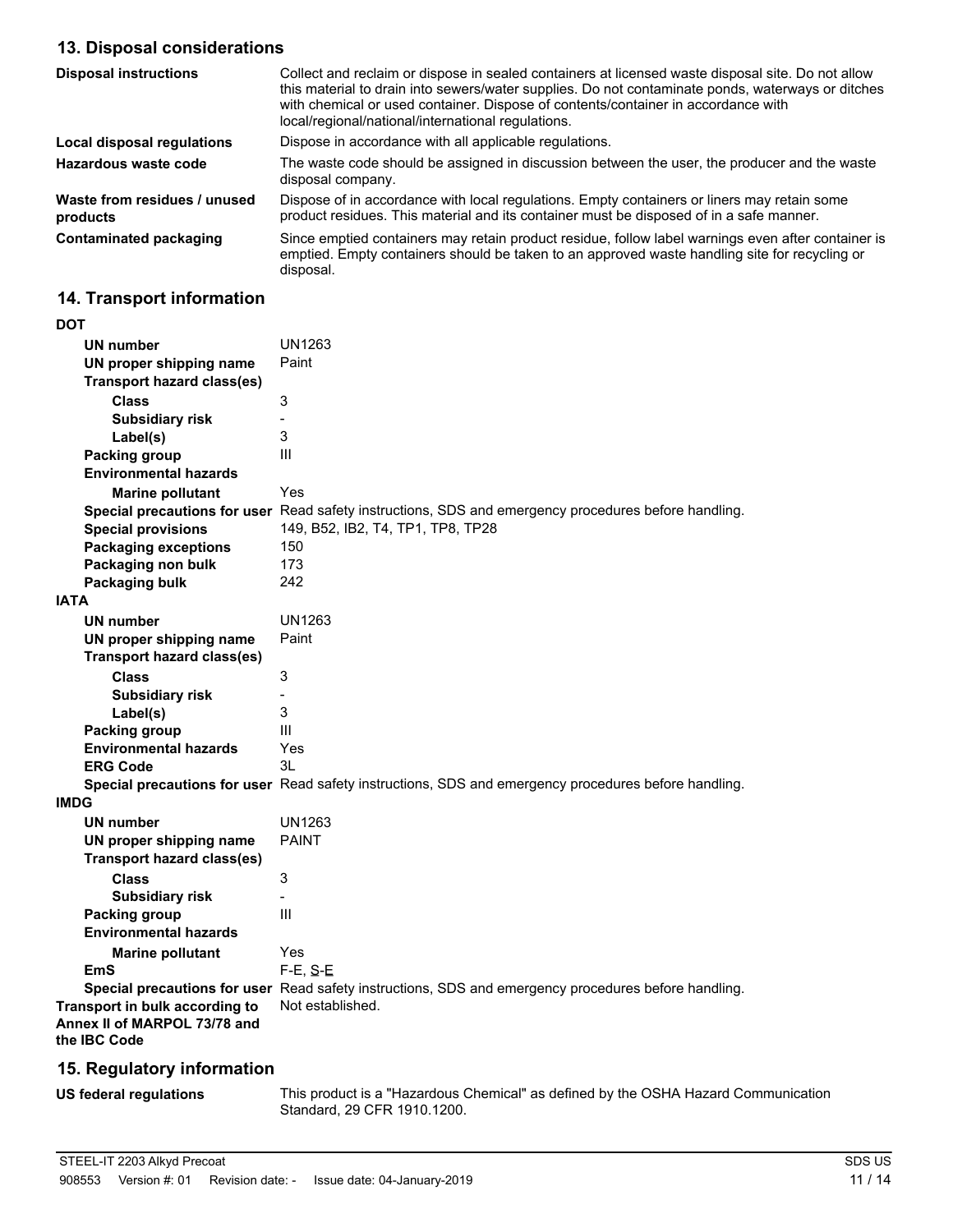|                                                                                                                                                                                                                                                                                                                                                                        | TSCA Section 12(b) Export Notification (40 CFR 707, Subpt. D)                                                                                                                                                                                                            |                                                                                                           |                                          |
|------------------------------------------------------------------------------------------------------------------------------------------------------------------------------------------------------------------------------------------------------------------------------------------------------------------------------------------------------------------------|--------------------------------------------------------------------------------------------------------------------------------------------------------------------------------------------------------------------------------------------------------------------------|-----------------------------------------------------------------------------------------------------------|------------------------------------------|
| $(CAS 98-56-6)$                                                                                                                                                                                                                                                                                                                                                        | 4-Chloro-.alpha.,.alpha.,.alpha.-trifluorotoluene                                                                                                                                                                                                                        |                                                                                                           | 1.0 % One-Time Export Notification only. |
|                                                                                                                                                                                                                                                                                                                                                                        | <b>CERCLA Hazardous Substance List (40 CFR 302.4)</b>                                                                                                                                                                                                                    |                                                                                                           |                                          |
| Chromium (CAS 7440-47-3)<br>Ethylbenzene (CAS 100-41-4)<br>m-Xylene (CAS 108-38-3)<br>Nickel (CAS 7440-02-0)<br>Octanoic acid, cobalt salt (CAS 6700-85-2)<br>o-Xylene (CAS 95-47-6)<br>p-Xylene (CAS 106-42-3)<br>Xylene (CAS 1330-20-7)<br>Zinc oxide (CAS 1314-13-2)<br><b>SARA 304 Emergency release notification</b><br>Not regulated.<br>Quartz (CAS 14808-60-7) | OSHA Specifically Regulated Substances (29 CFR 1910.1001-1053)                                                                                                                                                                                                           | Listed.<br>Listed.<br>Listed.<br>Listed.<br>Listed.<br>Listed.<br>Listed.<br>Listed.<br>Listed.<br>Cancer |                                          |
|                                                                                                                                                                                                                                                                                                                                                                        |                                                                                                                                                                                                                                                                          | lung effects<br>immune system effects<br>kidney effects                                                   |                                          |
| Superfund Amendments and Reauthorization Act of 1986 (SARA)                                                                                                                                                                                                                                                                                                            |                                                                                                                                                                                                                                                                          |                                                                                                           |                                          |
| <b>SARA 302 Extremely hazardous substance</b>                                                                                                                                                                                                                                                                                                                          |                                                                                                                                                                                                                                                                          |                                                                                                           |                                          |
| Not listed.                                                                                                                                                                                                                                                                                                                                                            |                                                                                                                                                                                                                                                                          |                                                                                                           |                                          |
| SARA 311/312 Hazardous<br>chemical                                                                                                                                                                                                                                                                                                                                     | Yes                                                                                                                                                                                                                                                                      |                                                                                                           |                                          |
| <b>Classified hazard</b><br>categories                                                                                                                                                                                                                                                                                                                                 | Flammable (gases, aerosols, liquids, or solids)<br>Skin corrosion or irritation<br>Serious eye damage or eye irritation<br>Respiratory or skin sensitization<br>Carcinogenicity<br>Reproductive toxicity<br>Specific target organ toxicity (single or repeated exposure) |                                                                                                           |                                          |
| SARA 313 (TRI reporting)                                                                                                                                                                                                                                                                                                                                               |                                                                                                                                                                                                                                                                          |                                                                                                           |                                          |
| <b>Chemical name</b>                                                                                                                                                                                                                                                                                                                                                   |                                                                                                                                                                                                                                                                          | <b>CAS number</b>                                                                                         | $%$ by wt.                               |
| Chromium                                                                                                                                                                                                                                                                                                                                                               |                                                                                                                                                                                                                                                                          | 7440-47-3                                                                                                 | $2 - 5$                                  |
| Ethylbenzene                                                                                                                                                                                                                                                                                                                                                           |                                                                                                                                                                                                                                                                          | 100-41-4                                                                                                  | $2 - 5$                                  |
| m-Xylene                                                                                                                                                                                                                                                                                                                                                               |                                                                                                                                                                                                                                                                          | 108-38-3                                                                                                  | $5 - 10$                                 |
| Nickel                                                                                                                                                                                                                                                                                                                                                                 |                                                                                                                                                                                                                                                                          | 7440-02-0                                                                                                 | $1 - 3$                                  |
|                                                                                                                                                                                                                                                                                                                                                                        |                                                                                                                                                                                                                                                                          |                                                                                                           |                                          |
| o-Xylene                                                                                                                                                                                                                                                                                                                                                               |                                                                                                                                                                                                                                                                          | 95-47-6                                                                                                   | $1 - 2$                                  |
| p-Xylene                                                                                                                                                                                                                                                                                                                                                               |                                                                                                                                                                                                                                                                          | 106-42-3                                                                                                  | $2 - 5$                                  |
| Xylene<br>Zinc oxide                                                                                                                                                                                                                                                                                                                                                   |                                                                                                                                                                                                                                                                          | 1330-20-7                                                                                                 | $1 - 2$<br>$5 - 10$                      |
|                                                                                                                                                                                                                                                                                                                                                                        |                                                                                                                                                                                                                                                                          | 1314-13-2                                                                                                 |                                          |
| Other federal regulations                                                                                                                                                                                                                                                                                                                                              |                                                                                                                                                                                                                                                                          |                                                                                                           |                                          |
| Clean Air Act (CAA) Section 112 Hazardous Air Pollutants (HAPs) List<br>Chromium (CAS 7440-47-3)<br>Ethylbenzene (CAS 100-41-4)<br>m-Xylene (CAS 108-38-3)<br>Nickel (CAS 7440-02-0)<br>Octanoic acid, cobalt salt (CAS 6700-85-2)<br>o-Xylene (CAS 95-47-6)<br>p-Xylene (CAS 106-42-3)<br>Xylene (CAS 1330-20-7)                                                      |                                                                                                                                                                                                                                                                          |                                                                                                           |                                          |
| Clean Air Act (CAA) Section 112(r) Accidental Release Prevention (40 CFR 68.130)                                                                                                                                                                                                                                                                                       |                                                                                                                                                                                                                                                                          |                                                                                                           |                                          |
| Not regulated.<br><b>Safe Drinking Water Act</b>                                                                                                                                                                                                                                                                                                                       | Not regulated.                                                                                                                                                                                                                                                           |                                                                                                           |                                          |
| (SDWA)                                                                                                                                                                                                                                                                                                                                                                 |                                                                                                                                                                                                                                                                          |                                                                                                           |                                          |
| <b>US state regulations</b>                                                                                                                                                                                                                                                                                                                                            |                                                                                                                                                                                                                                                                          |                                                                                                           |                                          |
| US. Massachusetts RTK - Substance List<br>Chromium (CAS 7440-47-3)                                                                                                                                                                                                                                                                                                     |                                                                                                                                                                                                                                                                          |                                                                                                           |                                          |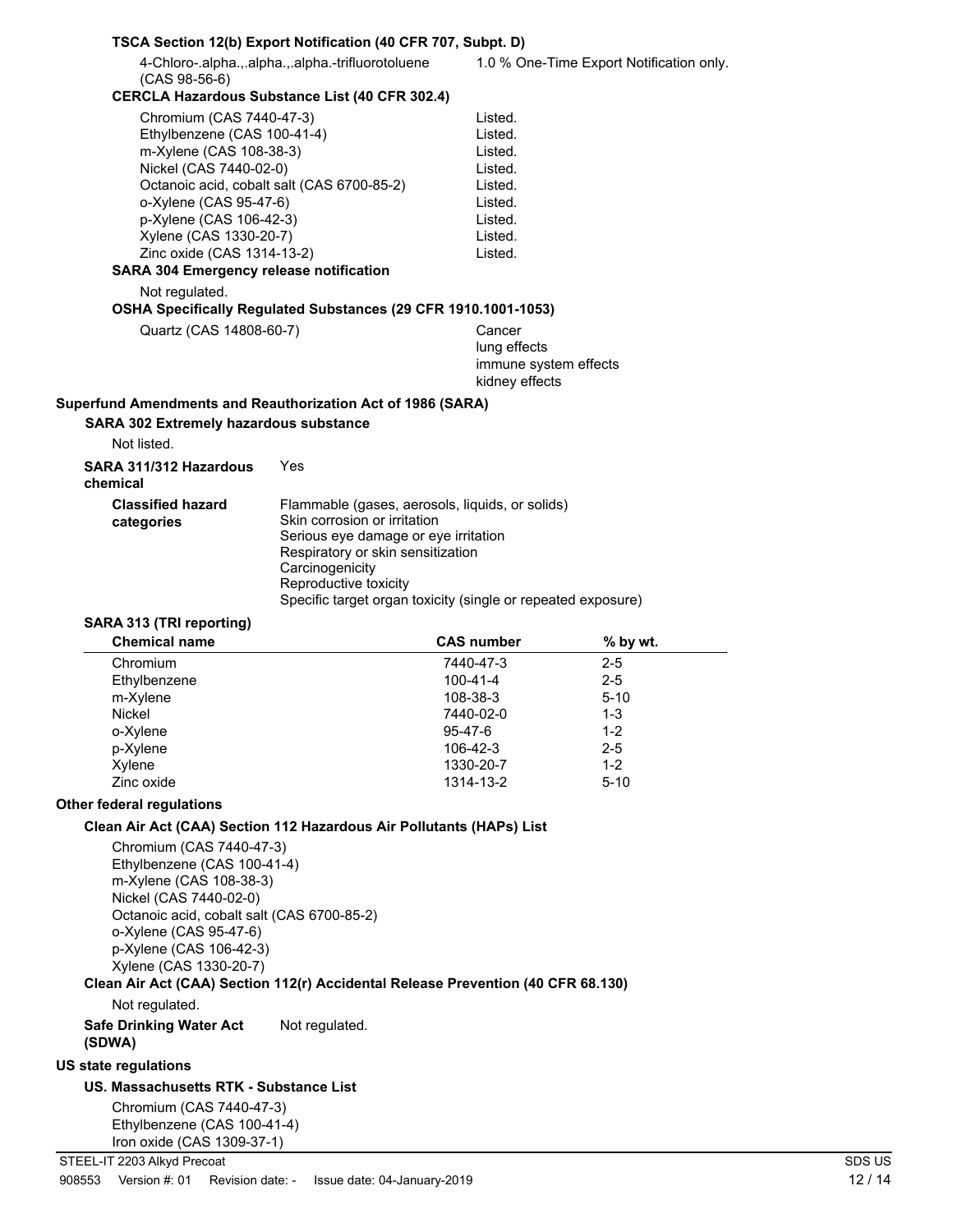m-Xylene (CAS 108-38-3) Nickel (CAS 7440-02-0) o-Xylene (CAS 95-47-6) p-Xylene (CAS 106-42-3) Quartz (CAS 14808-60-7) Talc (CAS 14807-96-6) Xylene (CAS 1330-20-7) Zinc oxide (CAS 1314-13-2)

# **US. New Jersey Worker and Community Right-to-Know Act**

4-Chloro-.alpha.,.alpha.,.alpha.-trifluorotoluene (CAS 98-56-6) Chromium (CAS 7440-47-3) Distillates (petroleum), hydrotreated light (CAS 64742-47-8) Ethylbenzene (CAS 100-41-4) Iron oxide (CAS 1309-37-1) m-Xylene (CAS 108-38-3) Nickel (CAS 7440-02-0) Octanoic acid, cobalt salt (CAS 6700-85-2) o-Xylene (CAS 95-47-6) p-Xylene (CAS 106-42-3) Quartz (CAS 14808-60-7) Talc (CAS 14807-96-6) Xylene (CAS 1330-20-7) Zinc oxide (CAS 1314-13-2)

### **US. Pennsylvania Worker and Community Right-to-Know Law**

Chromium (CAS 7440-47-3) Ethylbenzene (CAS 100-41-4) Iron oxide (CAS 1309-37-1) m-Xylene (CAS 108-38-3) Nickel (CAS 7440-02-0) Octanoic acid, cobalt salt (CAS 6700-85-2) o-Xylene (CAS 95-47-6) p-Xylene (CAS 106-42-3) Quartz (CAS 14808-60-7) Talc (CAS 14807-96-6) Xylene (CAS 1330-20-7) Zinc oxide (CAS 1314-13-2)

#### **US. Rhode Island RTK**

Chromium (CAS 7440-47-3) Ethylbenzene (CAS 100-41-4) Iron oxide (CAS 1309-37-1) m-Xylene (CAS 108-38-3) o-Xylene (CAS 95-47-6) p-Xylene (CAS 106-42-3) Quartz (CAS 14808-60-7) Talc (CAS 14807-96-6) Xylene (CAS 1330-20-7) Zinc oxide (CAS 1314-13-2)

#### **California Proposition 65**



**WARNING:** This product can expose you to chemicals including Benzene, which is known to the State of California to cause cancer and birth defects or other reproductive harm. For more information go to www.P65Warnings.ca.gov.

#### **California Proposition 65 - CRT: Listed date/Carcinogenic substance**

| Benzene (CAS 71-43-2)                                            | Listed: February 27, 1987 |
|------------------------------------------------------------------|---------------------------|
| Cadmium (CAS 7440-43-9)                                          | Listed: October 1, 1987   |
| Ethylbenzene (CAS 100-41-4)                                      | Listed: June 11, 2004     |
| Lead (CAS 7439-92-1)                                             | Listed: October 1, 1992   |
| Nickel (CAS 7440-02-0)                                           | Listed: May 7, 2004       |
| Quartz (CAS 14808-60-7)                                          | Listed: October 1, 1988   |
| California Proposition 65 - CRT: Listed date/Developmental toxin |                           |
| Benzene (CAS 71-43-2)                                            | Listed: December 26, 1997 |
| Cadmium (CAS 7440-43-9)                                          | Listed: May 1, 1997       |
| Lead (CAS 7439-92-1)                                             | Listed: February 27, 1987 |
| Toluene (CAS 108-88-3)                                           | Listed: January 1, 1991   |